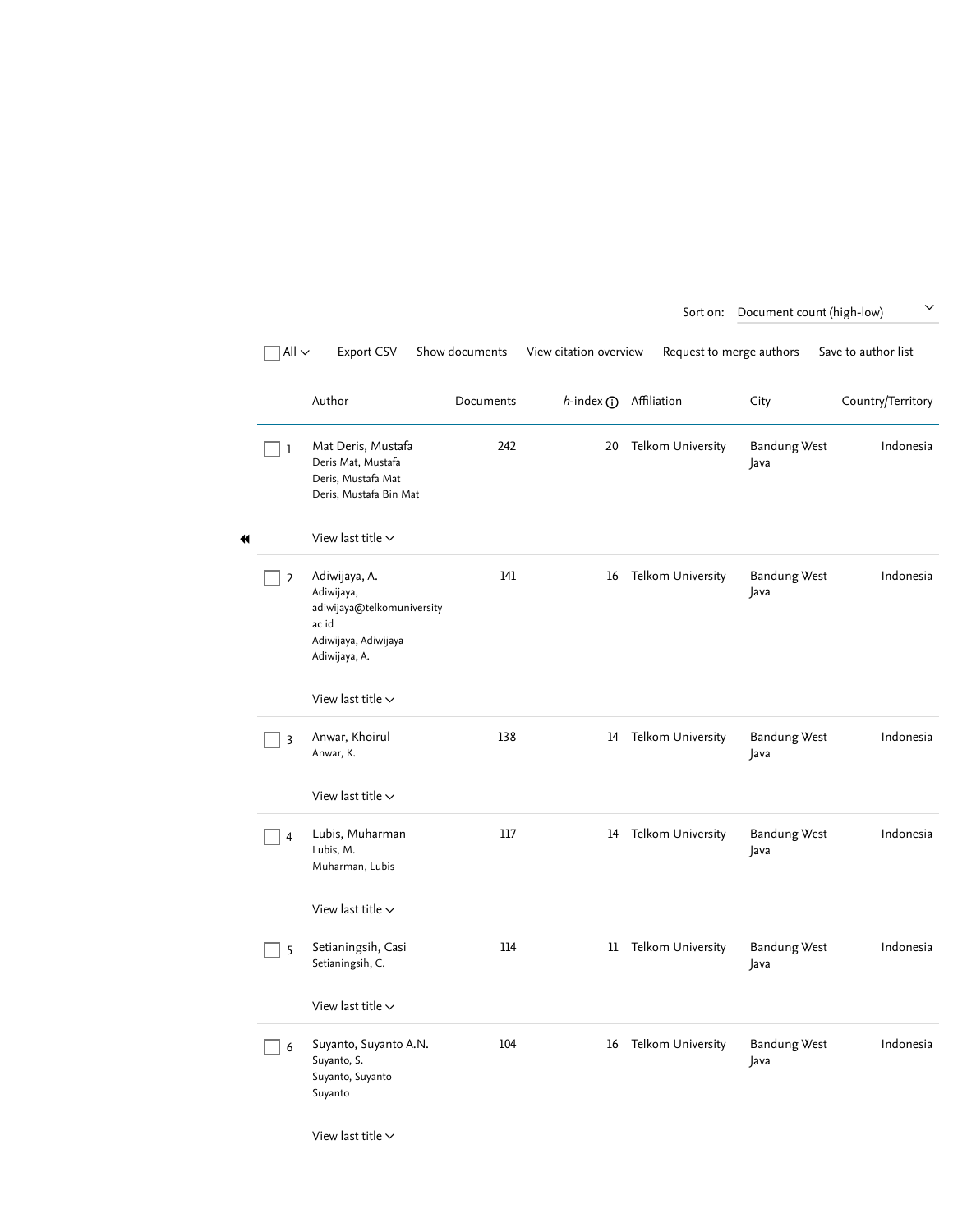|    | Author                                                                                  | Documents | $h$ -index $\odot$ | Affiliation       | City                        | Country/Territory |
|----|-----------------------------------------------------------------------------------------|-----------|--------------------|-------------------|-----------------------------|-------------------|
| 7  | Wijayanto, Yusuf Nur<br>Nur Wijayanto, Yusuf<br>Wijayanto, Y. N.<br>Wijayanto, Yusuf N. | 86        | 8                  | Telkom University | <b>Bandung West</b><br>Java | Indonesia         |
|    | View last title $\sim$                                                                  |           |                    |                   |                             |                   |
| 8  | Abdurohman, Maman<br>Abdurohman, M.                                                     | 76        | 7                  | Telkom University | <b>Bandung West</b><br>Java | Indonesia         |
|    | View last title $\sim$                                                                  |           |                    |                   |                             |                   |
| 9  | Rizal, A.<br>Rizal, A.<br>Rizal, Achmad<br>RIZAL, ACHMAD                                | 71        | 11                 | Telkom University | <b>Bandung West</b><br>Java | Indonesia         |
|    | View last title $\vee$                                                                  |           |                    |                   |                             |                   |
| 10 | Alamsyah, Andry                                                                         | 70        | 10                 | Telkom University | <b>Bandung West</b><br>Java | Indonesia         |
|    | View last title $\vee$                                                                  |           |                    |                   |                             |                   |
| 11 | Hadiyoso, Sugondo<br>Hadiyoso, S.                                                       | 70        | 10                 | Telkom University | <b>Bandung West</b><br>Java | Indonesia         |
|    | View last title $\sim$                                                                  |           |                    |                   |                             |                   |
| 12 | Gunawan, Putu Harry<br>Gunawan, P. H.                                                   | 60        | 7                  | Telkom University | <b>Bandung West</b><br>Java | Indonesia         |
|    | View last title $\smallsmile$                                                           |           |                    |                   |                             |                   |
| 13 | Murti, Muhammad Ary<br>Murti, Muhammad A.<br>Murty, Muhammad Ary<br>Ary Murti, Muhammad | 58        | 8                  | Telkom University | <b>Bandung West</b><br>Java | Indonesia         |
|    | View last title $\sim$                                                                  |           |                    |                   |                             |                   |
| 14 | Pradana, Mahir<br>Pradana, M.                                                           | 58        | 9                  | Telkom University | <b>Bandung West</b><br>Java | Indonesia         |
|    | View last title $\vee$                                                                  |           |                    |                   |                             |                   |
| 15 | Perdana, Doan<br>Perdana, D.                                                            | 56        | 8                  | Telkom University | <b>Bandung West</b><br>Java | Indonesia         |
|    | View last title $\vee$                                                                  |           |                    |                   |                             |                   |
| 16 | Anggadwita, G.<br>Anggadwita, Grisna<br>Anggadwita, G.                                  | 55        | 9                  | Telkom University | <b>Bandung West</b><br>Java | Indonesia         |
|    | View last title $\backsim$                                                              |           |                    |                   |                             |                   |
| 17 | Nashiruddin,<br>Muhammad Imam<br>Imam Nashiruddin,<br>Muhammad                          | 55        | 6                  | Telkom University | <b>Bandung West</b><br>Java | Indonesia         |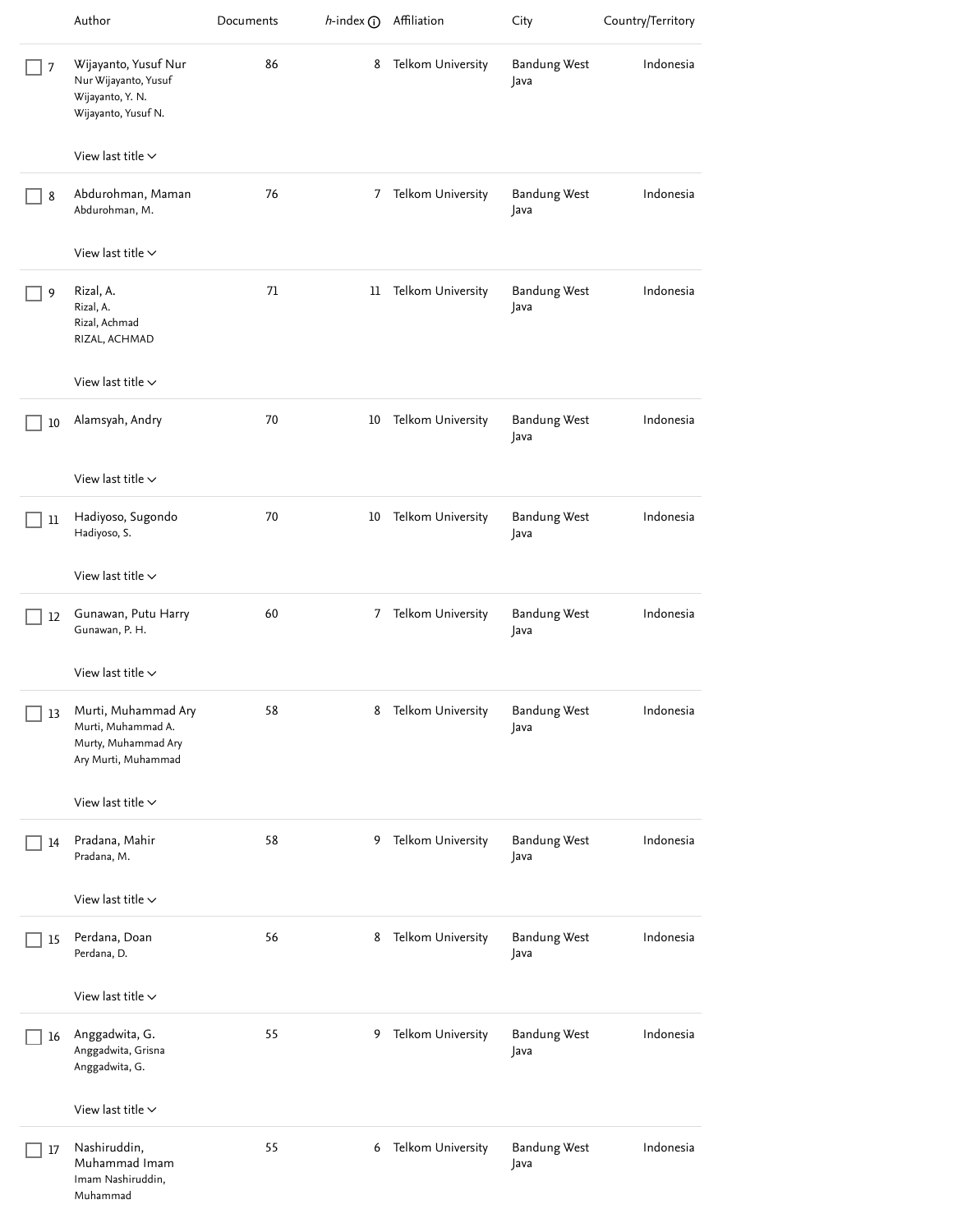|    | Author                                                                                                     | Documents | $h$ -index (i) Affiliation |                     | City                        | Country/Territory |
|----|------------------------------------------------------------------------------------------------------------|-----------|----------------------------|---------------------|-----------------------------|-------------------|
|    | View last title $\sim$                                                                                     |           |                            |                     |                             |                   |
| 18 | Saedudin, Rd Rohmat<br>Saedudin, Rohmat D.R.<br>Saedudin, R. D.R.<br>Rd Saedudin, Rohmat                   | 54        | 8                          | Telkom University   | <b>Bandung West</b><br>Java | Indonesia         |
|    | View last title $\sim$                                                                                     |           |                            |                     |                             |                   |
| 19 | Putrada, Aji Gautama<br>Satwiko, Aji Gautama<br>Putrada<br>Gautama Putrada, Aji<br>Aji Gautama Putrada, S. | 53        | 5                          | Telkom University   | <b>Bandung West</b><br>Java | Indonesia         |
|    | View last title $\sim$                                                                                     |           |                            |                     |                             |                   |
| 20 | Bijaksana, Moch Arif<br>Bijaksana, M. Arif<br>Bijaksana, M.A.                                              | 52        | 5                          | Telkom University   | <b>Bandung West</b><br>Java | Indonesia         |
|    | View last title $\vee$                                                                                     |           |                            |                     |                             |                   |
| 21 | Irawan, Budhi                                                                                              | 51        | 9                          | Telkom University   | <b>Bandung West</b><br>Java | Indonesia         |
|    | View last title $\sim$                                                                                     |           |                            |                     |                             |                   |
| 22 | Kusuma, Purba Daru<br>Kusuma, Purba Darn<br>Kusuma, Purba D.<br>Kusuma, Purba Dam                          | 49        |                            | 4 Telkom University | <b>Bandung West</b><br>Java | Indonesia         |
|    | View last title $\vee$                                                                                     |           |                            |                     |                             |                   |
| 23 | Sutoyo, Edi<br>Sutoyo, E.                                                                                  | 49        | 7                          | Telkom University   | <b>Bandung West</b><br>Java | Indonesia         |
|    | View last title $\sim$                                                                                     |           |                            |                     |                             |                   |
| 24 | Adytia, Didit<br>Adytia, D.                                                                                | 48        | 6                          | Telkom University   | <b>Bandung West</b><br>Java | Indonesia         |
|    | View last title $\vee$                                                                                     |           |                            |                     |                             |                   |
| 25 | Gandhi, Arfive                                                                                             | 48        | 5                          | Telkom University   | <b>Bandung West</b><br>Java | Indonesia         |
|    | View last title $\sim$                                                                                     |           |                            |                     |                             |                   |
| 26 | Purboyo, Tito Waluyo<br>Purboyo, Tito<br>Purboyo, Tito Waluto                                              | 47        | 8                          | Telkom University   | <b>Bandung West</b><br>Java | Indonesia         |
|    | View last title $\vee$                                                                                     |           |                            |                     |                             |                   |
| 27 | Astuti, Rina Pudji<br>Astuti, Rina Puji<br>Pudji Astuti, Rina<br>Astuti, Rina P.                           | 46        | 5                          | Telkom University   | <b>Bandung West</b><br>Java | Indonesia         |
|    | View last title $\sim$                                                                                     |           |                            |                     |                             |                   |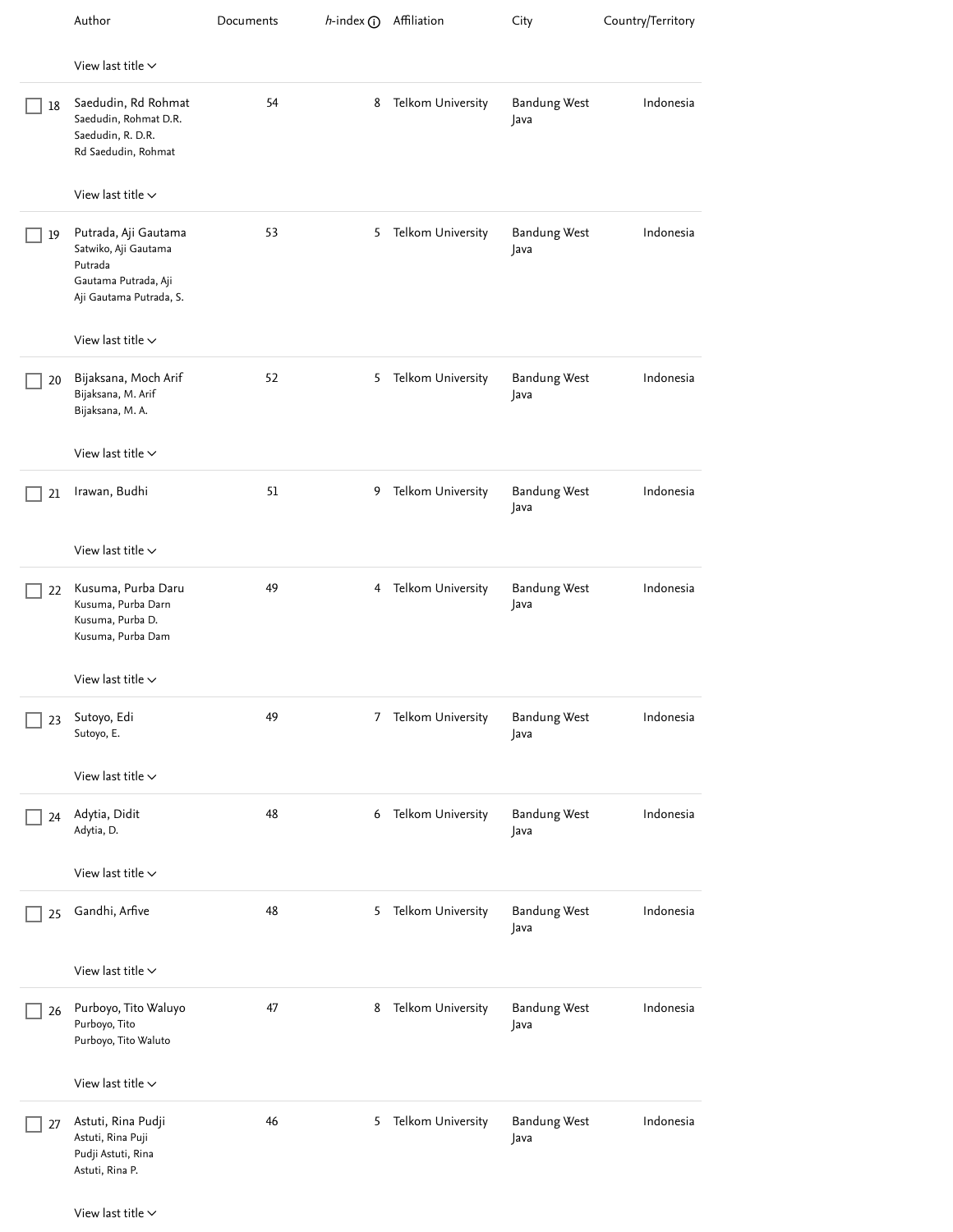|    | Author                                                                                         | Documents | $h$ -index $\odot$ | Affiliation                   | City                        | Country/Territory |
|----|------------------------------------------------------------------------------------------------|-----------|--------------------|-------------------------------|-----------------------------|-------------------|
| 28 | Novamizanti, Ledya                                                                             | 45        | 6                  | Institut Teknologi<br>Bandung | Bandung                     | Indonesia         |
|    | View last title $\sim$                                                                         |           |                    |                               |                             |                   |
| 29 | Pramudita, Aloysius<br>Adya<br>Pramudita, A. A.<br>Adya Pramudita, Aloysius<br>Pramudita, Adya | 44        | 5                  | Telkom University             | <b>Bandung West</b><br>Java | Indonesia         |
|    | View last title $\vee$                                                                         |           |                    |                               |                             |                   |
| 30 | Syihabuddin, Budi<br>Syihabuddin, B.                                                           | 43        | 7                  | Telkom University             | <b>Bandung West</b><br>Java | Indonesia         |
|    | View last title $\sim$                                                                         |           |                    |                               |                             |                   |
| 31 | Wijayanto, Inung<br>Wijayanto, I.                                                              | 43        | 7                  | Telkom University             | <b>Bandung West</b><br>Java | Indonesia         |
|    | View last title $\vee$                                                                         |           |                    |                               |                             |                   |
| 32 | Witarsyah, Deden<br>Jacob, Deden W.<br>Jacob, Deden Witarsyah<br>Witarsyah, J. Deden           | 41        | 7                  | Telkom University             | <b>Bandung West</b><br>Java | Indonesia         |
|    | View last title $\vee$                                                                         |           |                    |                               |                             |                   |
| 33 | Wijanto, Heroe<br>Wijanto, H.                                                                  | 39        | 7                  | Telkom University             | <b>Bandung West</b><br>Java | Indonesia         |
|    | View last title $\vee$                                                                         |           |                    |                               |                             |                   |
| 34 | Wijaya, Dedy Rahman<br>Rahman Wijaya, Dedy                                                     | 39        |                    | 12 Telkom University          | <b>Bandung West</b><br>Java | Indonesia         |
|    | View last title $\sim$                                                                         |           |                    |                               |                             |                   |
| 35 | Barmawi, Ari Moesriami<br>Barmawi, Ari<br>Moesriami Barmawi, Ari<br>Barmawi, A. M.             | 38        | 4                  | Telkom University             | <b>Bandung West</b><br>Java | Indonesia         |
|    | View last title $\sim$                                                                         |           |                    |                               |                             |                   |
| 36 | Mandala, Satria                                                                                | 38        | 8                  | Telkom University             | <b>Bandung West</b><br>Java | Indonesia         |
|    | View last title $\sim$                                                                         |           |                    |                               |                             |                   |
| 37 | Andreswari, Rachmadita<br>Andreswari, R.                                                       | 37        | 3                  | Telkom University             | <b>Bandung West</b><br>Java | Indonesia         |
|    | View last title $\vee$                                                                         |           |                    |                               |                             |                   |
| 38 | Setiawan, Erwin Budi<br>Setiawan, E. B.<br>Setiawan, Erwin<br>Setiawan, Erwin B.               | 37        | 7                  | Telkom University             | <b>Bandung West</b><br>Java | Indonesia         |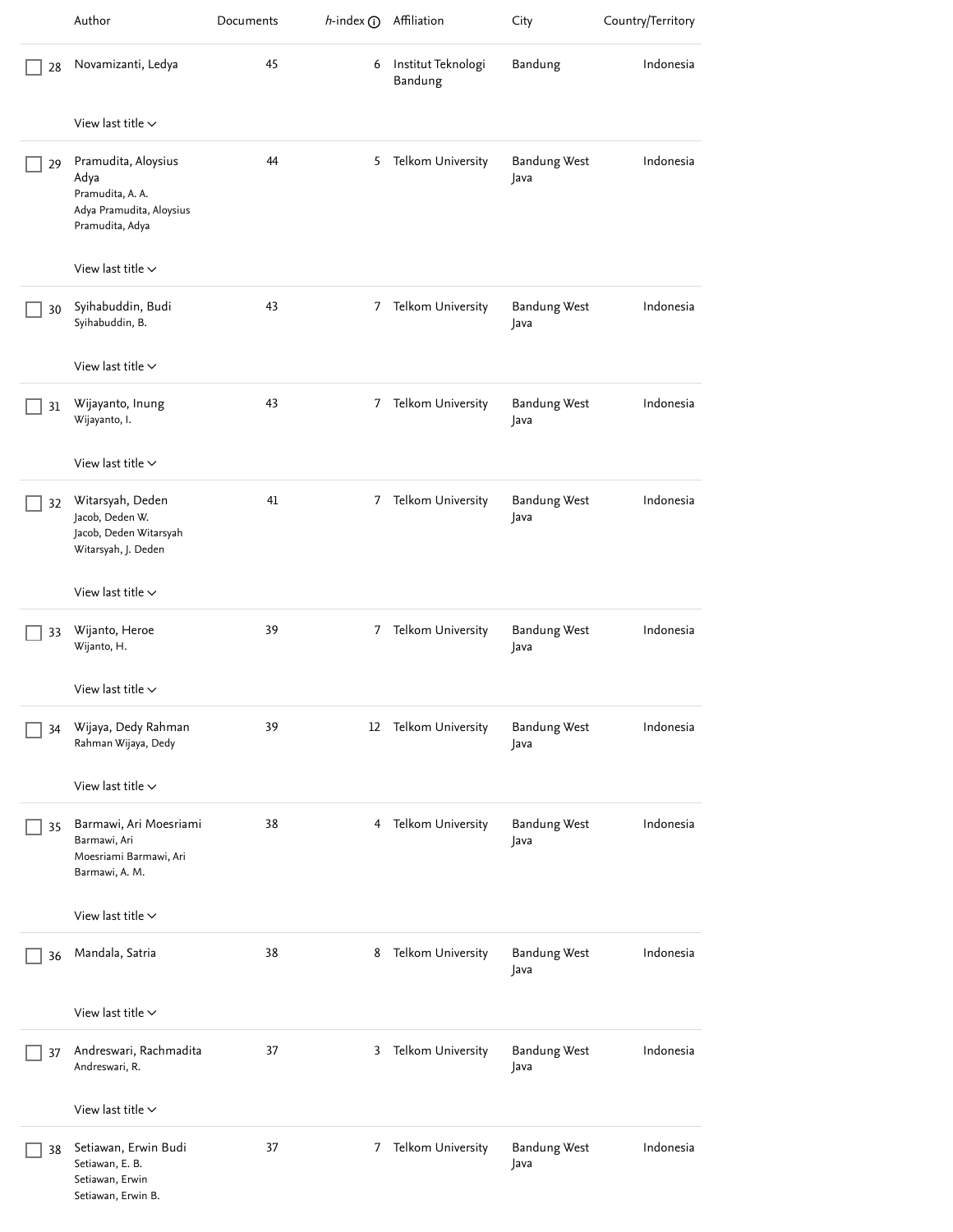|    | Author                                                                                       | Documents | $h$ -index (i) Affiliation |                               | City                        | Country/Territory |
|----|----------------------------------------------------------------------------------------------|-----------|----------------------------|-------------------------------|-----------------------------|-------------------|
|    | View last title $\vee$                                                                       |           |                            |                               |                             |                   |
| 39 | Sugihartono                                                                                  | 36        | 6                          | Telkom University             | <b>Bandung West</b><br>Java | Indonesia         |
|    | View last title $\vee$                                                                       |           |                            |                               |                             |                   |
| 40 | Nuha, Hilal Hudan<br>Nuha, H.<br>Nuha, Hilal<br>Nuha, Hilal H.                               | 35        | 6                          | Telkom University             | <b>Bandung West</b><br>Java | Indonesia         |
|    | View last title $\sim$                                                                       |           |                            |                               |                             |                   |
| 41 | Nur, Levy Olivia<br>Nur, Levy O.<br>Olivia Nur, Levy<br>Olivia, Levy                         | 35        | 8                          | Telkom University             | <b>Bandung West</b><br>Java | Indonesia         |
|    | View last title $\vee$                                                                       |           |                            |                               |                             |                   |
| 42 | Saparudin, undefined<br>Saparudin, S.<br>Saparudin                                           | 35        | 7                          | Telkom University             | <b>Bandung West</b><br>Java | Indonesia         |
|    | View last title $\sim$                                                                       |           |                            |                               |                             |                   |
| 43 | Suratman, Fiky Yosef<br>Suratman, Fiky Y.<br>Suratman, F.Y.<br>Suratman, Fiky Yosep          | 35        | 6                          | Telkom University             | <b>Bandung West</b><br>Java | Indonesia         |
|    | View last title $\vee$                                                                       |           |                            |                               |                             |                   |
|    | $\Box$ 44 Edwar, E<br>Edwar, E.<br>Edwar                                                     | 34        |                            | 5 Telkom University           | Bandung West<br>Java        | Indonesia         |
|    | View last title $\sim$                                                                       |           |                            |                               |                             |                   |
| 45 | Kurniawati, Amelia<br>Kurniawati, A.                                                         | 34        | 5                          | Institut Teknologi<br>Bandung | Bandung                     | Indonesia         |
|    | View last title $\vee$                                                                       |           |                            |                               |                             |                   |
| 46 | Ridwan, Ari Yanuar<br>Ridwan, A.Y.<br>Yanuar Ridwan, Ari                                     | 34        | 4                          | Telkom University             | <b>Bandung West</b><br>Java | Indonesia         |
|    | View last title $\smallsmile$                                                                |           |                            |                               |                             |                   |
| 47 | Setia Nugroho,<br>Bambang<br>Nugroho, Bambang S.<br>Nugroho, Bambang Setya<br>Nugroho, B. S. | 34        | 7                          | Telkom University             | <b>Bandung West</b><br>Java | Indonesia         |
|    | View last title $\vee$                                                                       |           |                            |                               |                             |                   |
| 48 | Susanto, Erwin<br>Susanto, E.                                                                | 34        | 8                          | Telkom University             | <b>Bandung West</b><br>Java | Indonesia         |